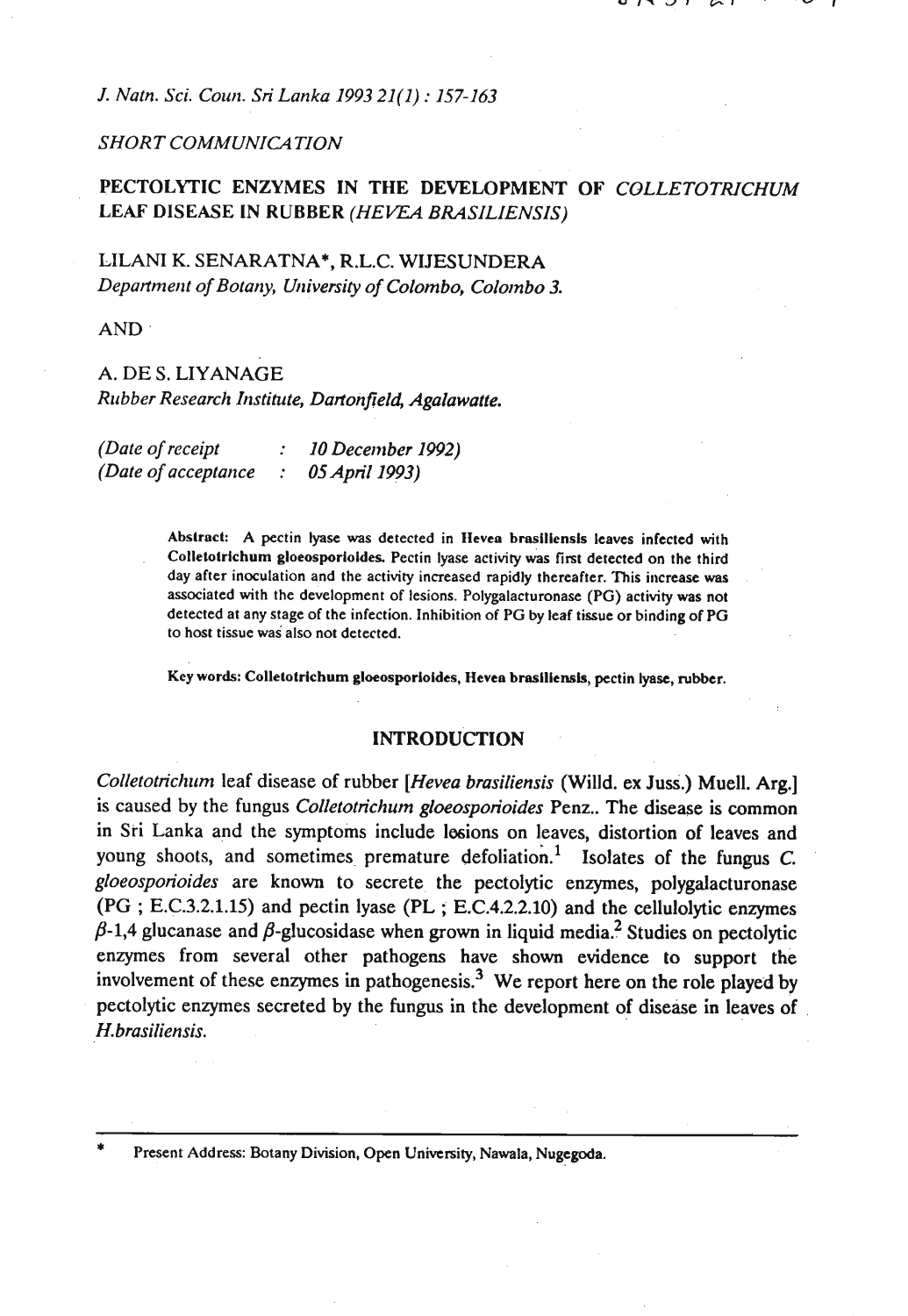#### METHODS AND MATERIALS

Host Plant: *Hevea brasiliensis* clone *121* from the budwood nursery of the Rubber Research Institute provided leaves for all experiments.

Organism: Isolate **5** of *Colletotichum gloeosporioides* was obtained from the Plant Pathology Department of the Rubber Research Institute. Stock cultures were maintained at 4<sup>o</sup>C on potato dextrose agar (PDA).

Preparation of Inoculum: Fifteen ml of PDA medium was dispensed into 150 ml Erlenmeyer flasks and the medium inoculated with C. *gloeosporioides,* and incubated as described by Senaratna et al<sup>2</sup>. When the cultures were 7d old, 10 ml of sterile distilled water was added to each flask and shaken for 5-10 minutes. The spore concentration of the resultant suspension was adjusted to  $2x10^5$  spores ml<sup>-1</sup> using a haemocytometer and the suspensions were then filtered through four layers of muslin. The resulting filtrate was used to inoculate H. *brariliensis* leaves.

Inoculation: Young H. *brariliensis* leaves at the copper brown stage of development were inoculated by placing the fungal suspension (0.05 ml) on the abaxial surface. The cut ends of the petioles were then sealed with molten **wax,** and the leaves incubated at  $30 \pm 1$ <sup>o</sup>C in moist, large petri dishes (15 cm in diameter). As controls, leaves were inoculated with sterile distilled water (0.05 ml).

Secretion of Polygalacturonase (PG): To obtain PG, the fungus was grown in the ammonium tartrate liquid medium described by Byrde and Fielding<sup>4</sup> with citrus pectin as the main source of carbon, and inoculation, incubation and harvesting were carried out as described by Senaratna *et* 

Tissue Extraction: The inoculated leaves were harvested at 24 h intervals for 6 days. and were stored at -4<sup>o</sup>C until used. Initially acetone treated leaf powder was prepared from leaf tissue according to the procedure of **Wong** *et al?* Thereafter the enzymes were extracted from the acetone powder with 0.01 M Tris-HCl buffer (pH 7.6) as described by Batra and Kuhn. $^{6}$  The extract was stored at -4 $^{0}$ C and used to detect the presence of cell wall degrading enzymes. For some experiments the extracts were treated with 5% solution of NaCl in 0.01 M Tris-HCI (pH 7.6) to desorb enzymes bound to cell walls. $4,7$ 

Determination of Cell Wall Degrading Enzyme Activity: The agar plate method $8$  was used to determine PG activity. Activities were expressed relative to an aqueous solution of Pectinol 10 M (1.0 mg ml<sup>-1</sup>) which was defined as having 100 units of PG activity  $ml^{-1}$ .<sup>4</sup>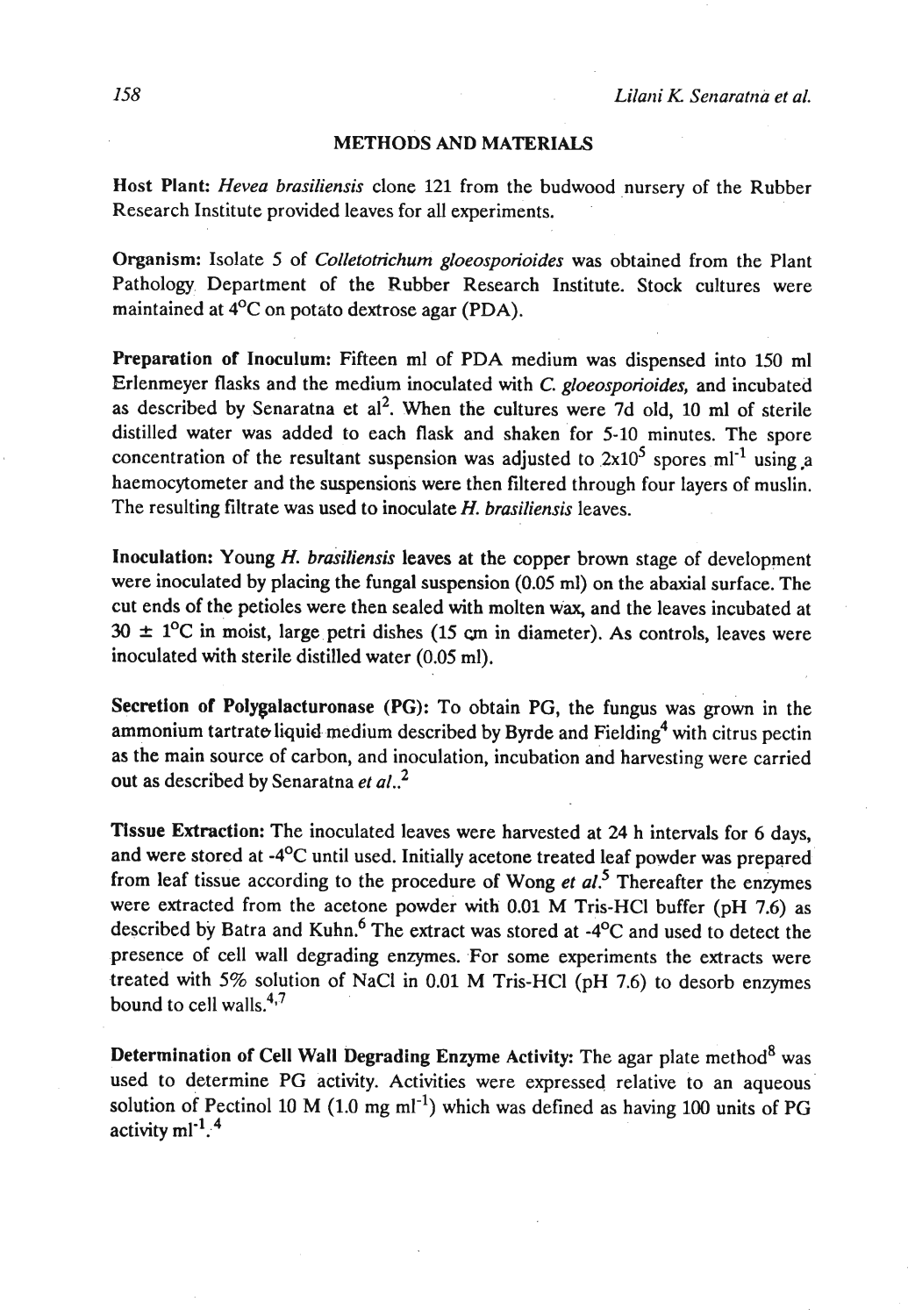### *Pectolytic Enzymes of Colletotichum 159*

**PL** was assayed using the thiobarbituric acid **(TBA)** method? One unit of enzyme activity is defined as that amount which produces  $1 \mu$  mol of unsaturated uronide in 1 min based on the molar extinction coefficient for the product of  $4600$ .<sup>10</sup>

Determination of Molecular Weight: The approximate molecular weight of the pectolytic enzyme was determined by gel filtration, $^{11}$  using a column of Sephadex **G-100** eluted with **0.05** M Tris-HC1 buffer **having** 0.1 M potassium chloride and 0.2 N sodium azide. Bovine serum albumin, ovalbumin, haemoglobin (monomer), lysozyme and cytochrome c (Sigma, St. Louis, **U.S.A.)** were used as marker proteins.

Effect of Host Tissue on Polygalacturonase: The ability of both healthy and infected leaf extracts to inhibit the polygalacturonase produced by *C. gloeosporioides* was examined as described by Fielding<sup>12</sup>. The enzyme used for the assay and the leaf extracts were prepared as described earlier. A mixture of enzyme and the potential inhibitor in the proportions 1:9; 3:7; 1:1; 7:3; 9:1 (v/v) were added to wells in agar plates followed by incubation and development. In control experiments sterile distilled water was used instead of leaf extract.

#### **RESULTS**

Pectolytic Enzymes in Leaf Tissue: PL was the only pectolytic enzyme detected in extracts of *Hevea* leaves infected with the fungus. The PL activity was first detected on the third day and the activity reached a maximum on the fifth day after inoculation (Figure 1). **PG** was not detected at any stage of the infection. No pectolytic enzyme activity was detected in leaf extracts from healthy leaf tissue at any stage. Leaf extracts treated with 5% NaCl also did not possess any PG activity.

**Molecular Weight: PL detected in infected leaf tissue was eluted after cyclochrome C** on  $G-100$  gel filtration suggesting a mol.wt.  $< 12,000$  (data not shown).

Effect of Leaf Tissue on PG Activity: Extracts of both healthy and infected leaf tissue, did not have any significant influence on the activity of PG produced by **C.** *gloeosporioides* (Table 1).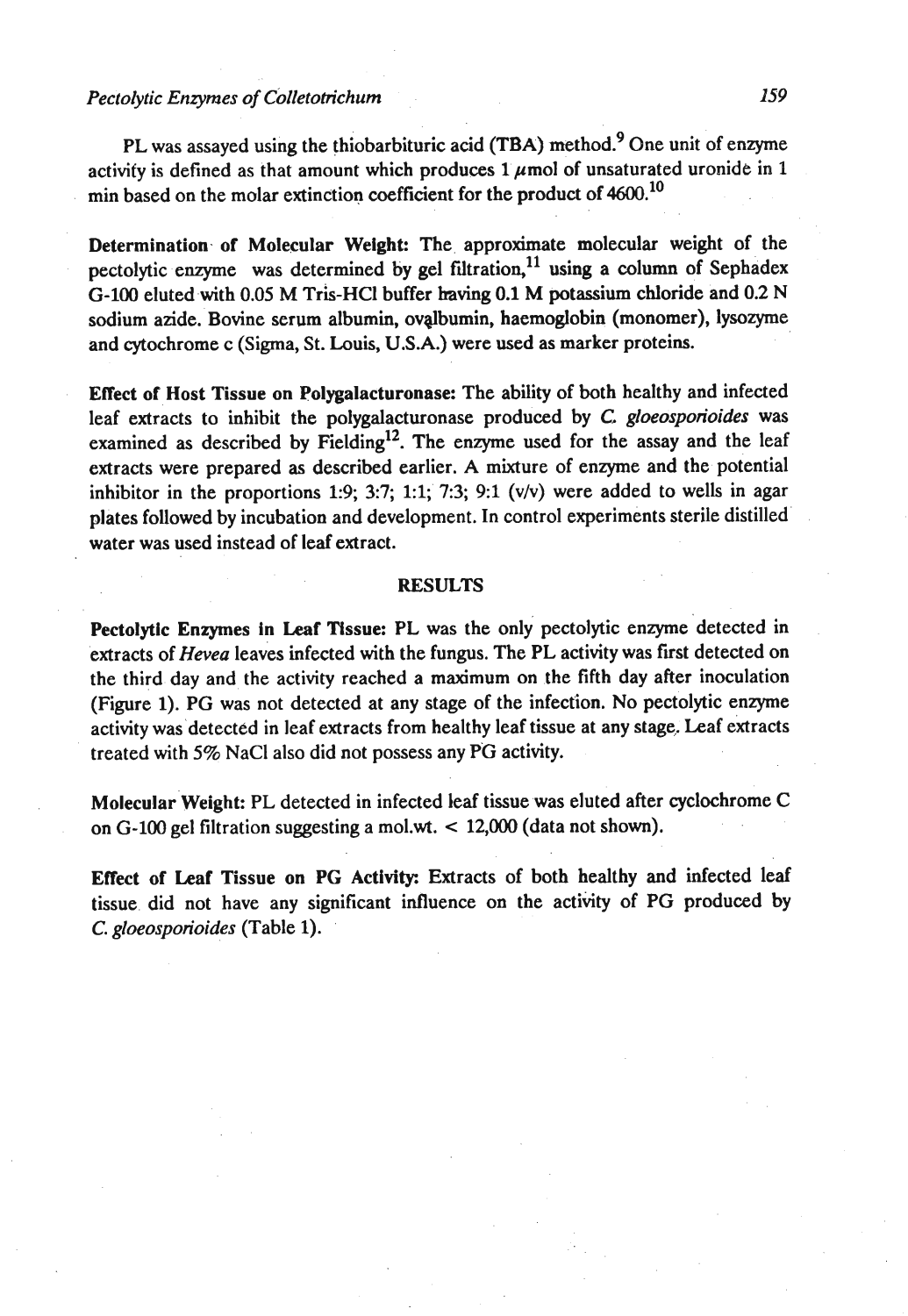

**CAN SHUT** Pechn hyase Viivitao 1d) amysne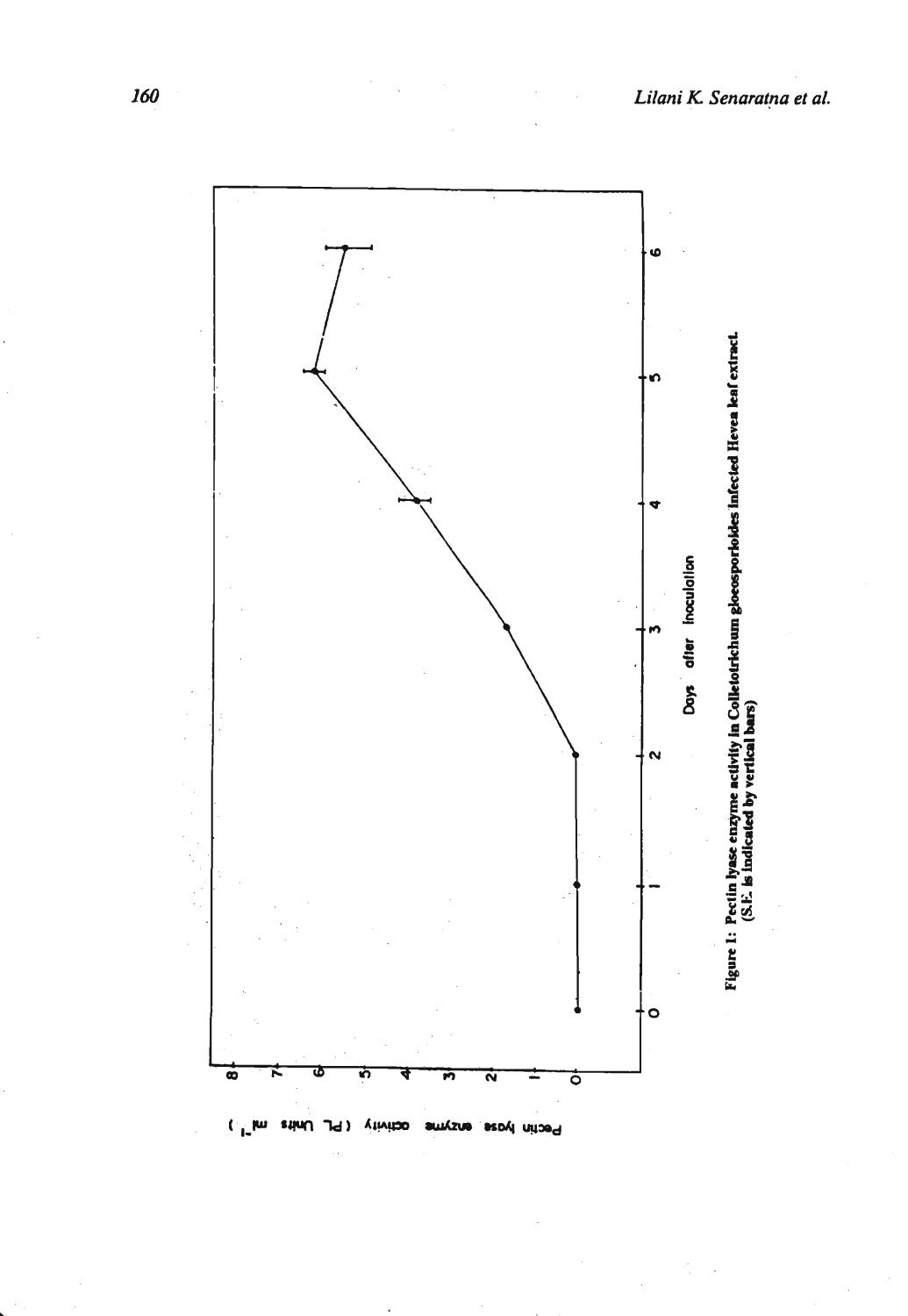#### *Pectolytic Enzymes of Colletotrichum*

|                                            | Diluent                 |                                                 |                            |  |  |  |  |
|--------------------------------------------|-------------------------|-------------------------------------------------|----------------------------|--|--|--|--|
| Dilution of Enzyme<br>diluent:enzyme (v:v) | Healthy leaf<br>extract | Infected leaf extract PG<br>activity (PG Units) | Sterile distilled<br>water |  |  |  |  |
| 9:1                                        | $253 \pm 3$             | $255 \pm 2$                                     | $\pm$ 2<br>255             |  |  |  |  |
| 7:3                                        | $635 \pm$               | $640 \pm 5$                                     | $641 \pm 4$                |  |  |  |  |
| 1:1                                        | $\pm$ 12<br>1596        | $1608 \pm 10$                                   | $1608 \pm 10$              |  |  |  |  |
| 3:7                                        | ± 30<br>2530            | $2535 \pm 25$                                   | $±$ 26<br>2538             |  |  |  |  |
| 0:10                                       | 3981                    | 3981<br>$\div$                                  | 3981<br>士                  |  |  |  |  |

| Table 1: Effect of <i>Hevea</i> leaf extracts on Polygalacturonase (PG) activity of C. |  |  |  |  |
|----------------------------------------------------------------------------------------|--|--|--|--|
| gloeosporioides.                                                                       |  |  |  |  |

### **DISCUSSION**

Liyanage and de Alwis<sup>13</sup> showed that the entry of C. *gloeosporioides* into leaf tissue occurs about 9 h after inoculation and colonization takes place 48 h after inoculation. Lesions are produced thereafter. The increase in PL activity in host tissue therefore coincides with fungal colonization and lesion formation. PL detected in infected tissue had a mol.wt. < 12,000 which is compatible with that of PL secreted by *C. gloeosporioides* in culture2. Since PL activity was not detected in healthy leaves the evidence strongly suggests that the PL detected in infected leaf tissue is of fungal origin.

Many plant pathogens secrete PG very early **in** infection? C. *gloeosporioides*  secreted PG in culture  $\frac{2}{3}$  but PG activity was not detected at any stage of the infection. A similar phenomenon occurs with the pathogen *CoIlefotrichunt lindemufhianum14*  and *Cladosporium cucumerinum*.<sup>15</sup> Both *C. lindemuthianum* and *C. cucumerinum* produce PG in culture, but not in infected tissue. In both, binding of the enzyme to cell walls and the presence of a PG inhibitor in host tissue has been cited as the likely causes for the failure to detect PG activity.<sup>14</sup> In the present investigation PG activity was not detected even after host tissue was treated with 5% NaCl and both infected and healthy host leaf tissue had no effect on the PG secreted by *C. gloeosporioides* in culture. Thus, binding of PG to host cell walls or the presence of a PG inhibitor in leaf tissue appears unlikely.

The results are consistent with the suggestion that the PL produced by **C.** *gloeosporioides* plays a major role in the development of the *Colletotrichum* leaf disease of **H.** *brasiliensis.*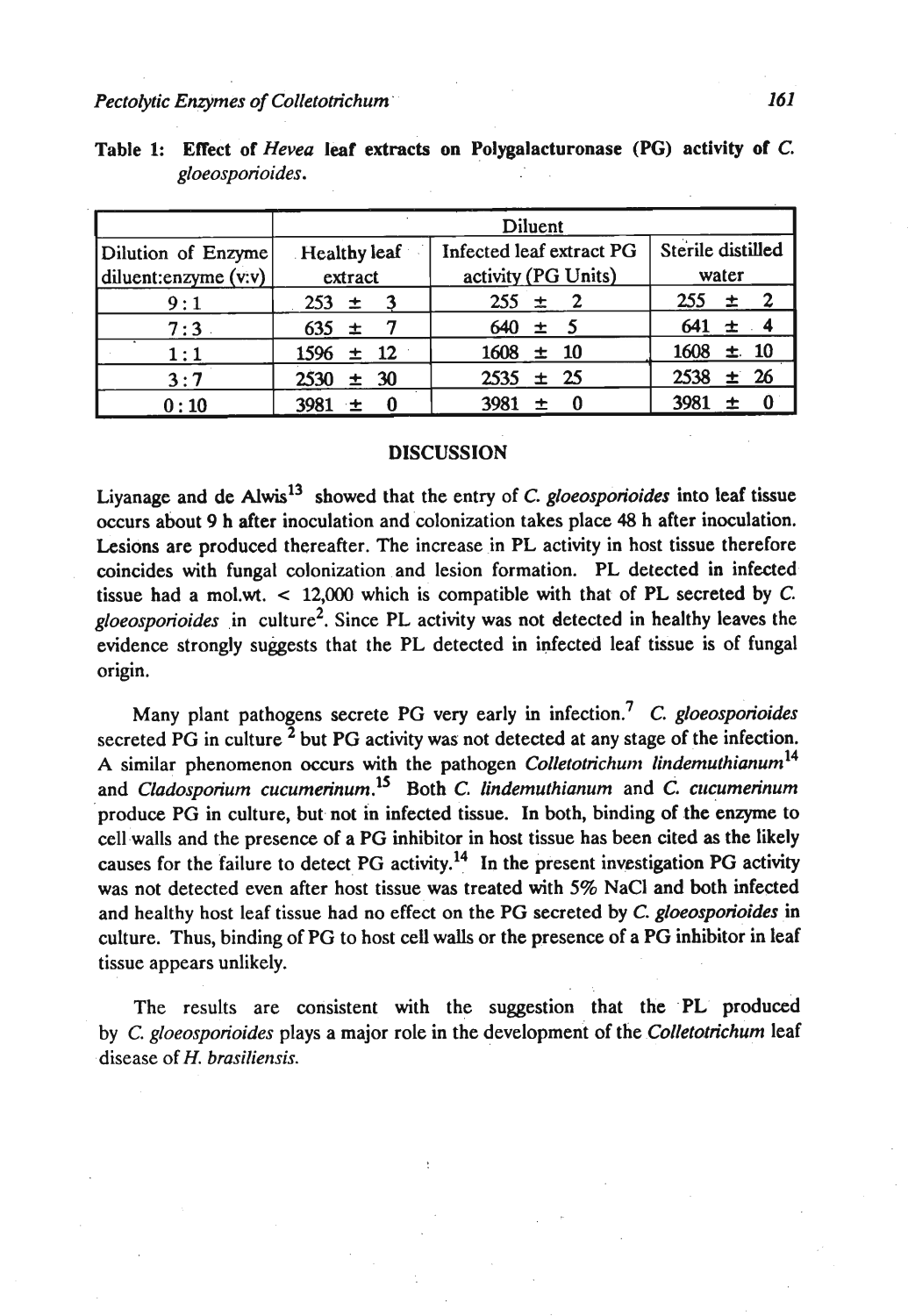#### Acknowledgements

We thank UNESCO/UNDP for financial assistance (SRL/84/022) and colleagues who assisted in various ways. LKS was on leave from the Open University during this investigation.

### References

- 1. Peries O.S. & Fernando D.M. (1983). A hand **book** on rubber culture and processing *Rubber Resemh Instihte of Sn Lanka,* pp.121-158.
- **2.** Senaratna **L.K.,** Wijesundera R.L.C. & Liyanage A.de S. (1991). Morphological and physiological characters of two isolates of *Colletotrichwm gloeosporioides* from rubber *(Hevea brasiliensis). Mycological Research 95* : 1085-1089.
- Cooper **R.M.** (1983). The mechanism and significance of enzymic degradation of 3. host cell walls by parasites. In *Biochemical Plant Pathology.* (Ed. J.A. Callow) pp. 101-135. John Wiley, London.
- Byrde R.J.W. & Fielding A.H. (1968). Pectin methyl trans eliminase as the 4. macerating factor of *Sclerotinia fmctigena* and its significance in brown rot of apple. *Journal of General Microbiology 52* : 287-297.
- Wong T.C., Luh B.S. & Whitaker J.R. (1971). Isolation and characterization of 5. polyphenol oxidase isoenzymes of Clingstone peaches. *Plant Physiology* 48: 19-23.
- Batra G.K. & Kuhn **C.W.** (1975). Polyphenol oxidase and peroxidase activities 6. associated with acquired resistance and inhibition by 2-thiourocil in virus infected soya bean. *Physiological Plant Pathology 5* : 239-248.
- Cooper R.M. (1977). Regulation of synthesis of cell wall degrading enzymes of plant pathogens. In *Cell Wall Biochemistry Related to Specificity in Host-Pathogen Interactions.* (Ed. **B,** Solheim & J. Raa) pp.163-211, Universitetsforlaget, Tromso; Norway.
- Dingle M., Reid W. & Solomons **G.L.** (1953). The enzymatic degradation of pectin and other polysaccharides. **11.** Application of the cup - plate assay for estimation of enzymes. *Journal of Science, Food and Agticulfure 4* : 149-155.
- 9. Ayers W.A., Papavizas G.C. & Diem A.F. (1960). Polygalacturonate transeliminase and polygalacturonase production by *Rhizoctonia solani. Phytopathology*  **56':** 1006-1011.
- 10. Hislop E.C., Keon J.P.R, & Fielding A.H. (1979). Effect of pectin lyase from *Monilinia.fnrctigena* on viability, ultrastructure and localization of acid phosphatase of cultured apple cells. *Physiological Plant Pathology 14* : 371-381.